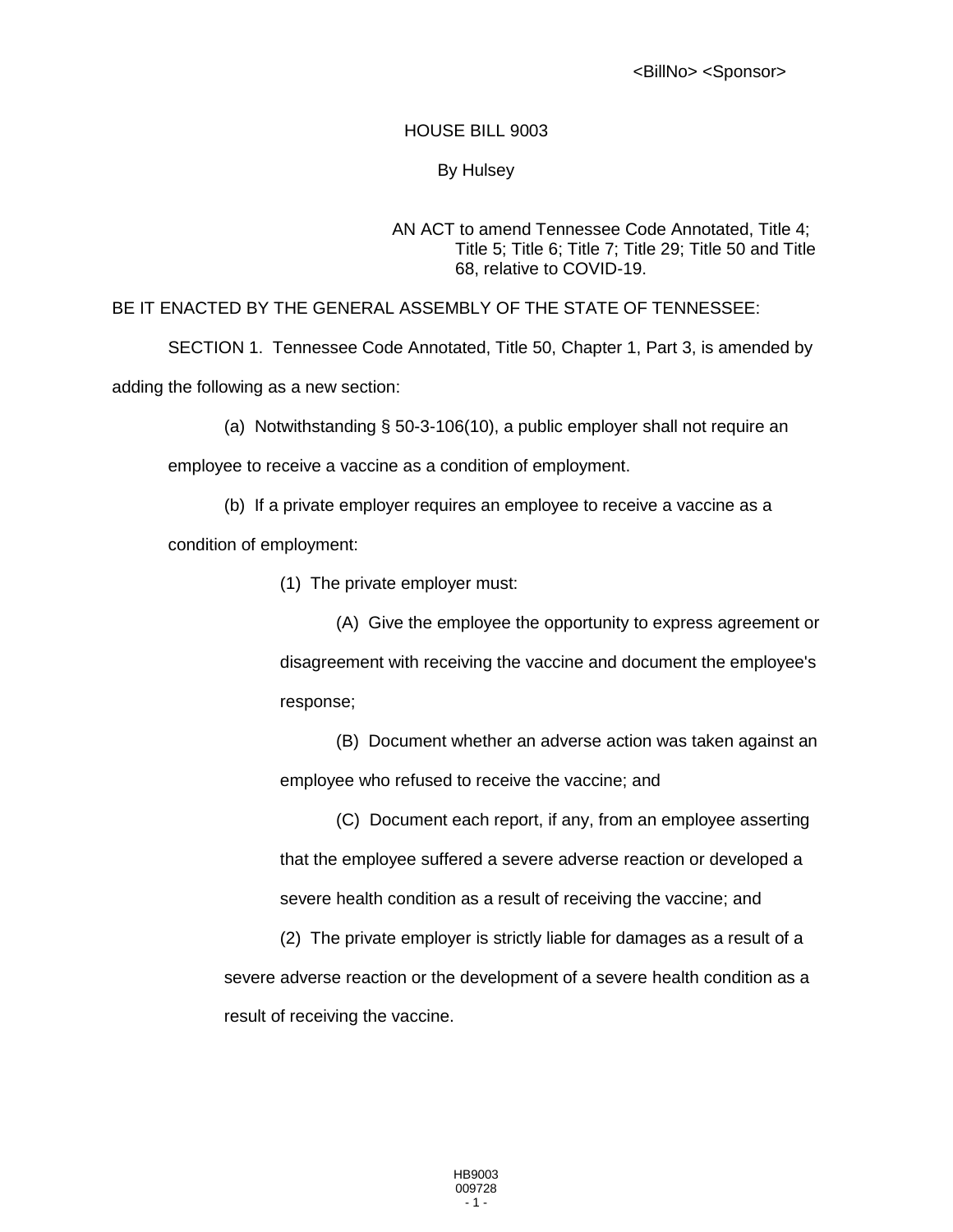(c) This section does not prohibit a private employer from terminating the employment of an employee who refuses to receive a vaccine required by the private employer.

(d) If a private employer and employee enter into, renew, or modify an employment contract on or after the effective date of this act that contains a noncompete, nonsolicitation, nondisparagement, or confidentiality clause, and the employer requires the employee to receive a vaccine as a condition of employment on or after the effective date of this act, such clause in the employment contract is void and unenforceable upon notice to the employee of the requirement to receive the vaccine.

(e) As used in this section:

(1) "COVID-19" means the novel coronavirus, SARS-CoV-2, and coronavirus disease 2019, commonly referred to as COVID-19, including a mutation of SARS-CoV-2 or COVID-19;

(2) "Private employer" means an individual or legal entity, other than a public employer, that employs one (1) or more employees and that is not required to carry workers' compensation under the Workers' Compensation Law, compiled in chapter 6 of this title;

(3) "Public employer" means this state, a local government, or a political subdivision of this state;

(4) "Severe adverse reaction" and "severe health condition" mean a reaction or condition that is serious and enduring, and that could result in serious bodily injury or death; and

(5) "Vaccine" means a substance used to stimulate the production of antibodies and provide immunity against COVID-19, prepared from the causative agent of a disease, its products, or a synthetic substitute, treated to act as an

- 2 - 009728